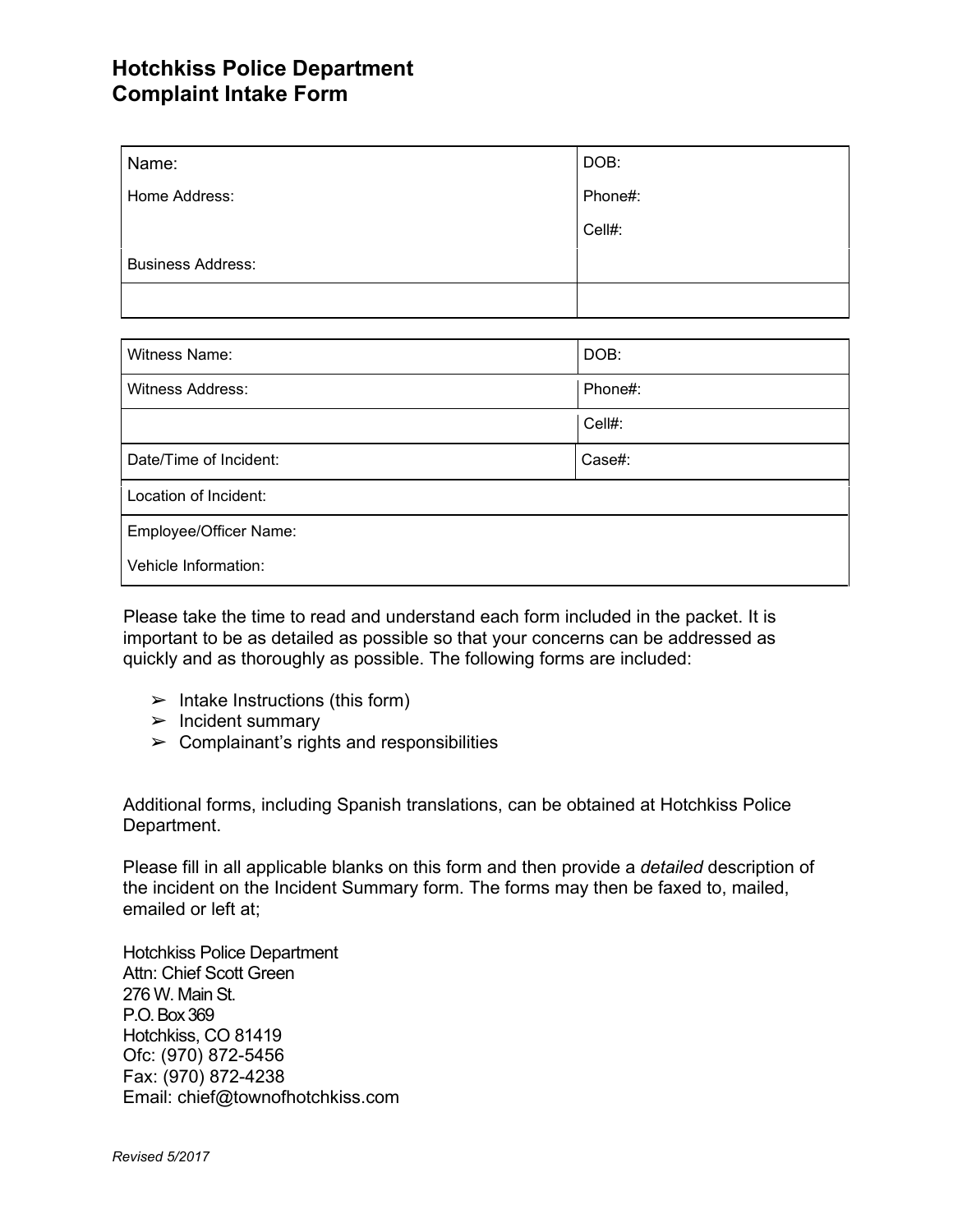## **Hotchkiss Police Department Incident Summary**

| Name:                    | DOB:    |
|--------------------------|---------|
| Home Address:            | Phone#: |
|                          | Cell#:  |
| <b>Business Address:</b> |         |
|                          |         |

Details of the Incident (please be as specific as possible):

| (Use reverse side if more space is needed)                         |       |
|--------------------------------------------------------------------|-------|
|                                                                    |       |
| Signed:                                                            | Date: |
| Details of Incident continued (please be as specific as possible): |       |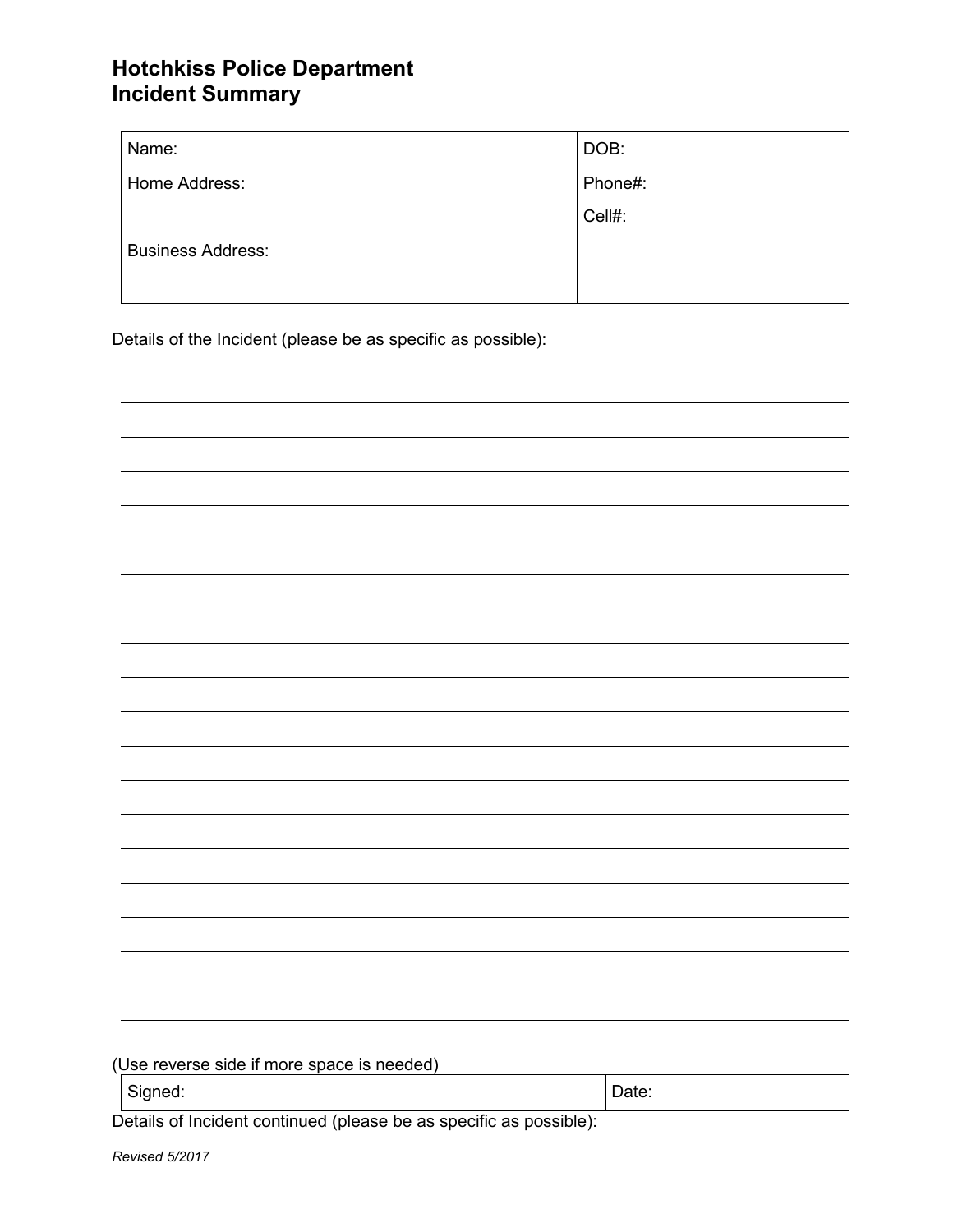| Signed: | Date: |
|---------|-------|